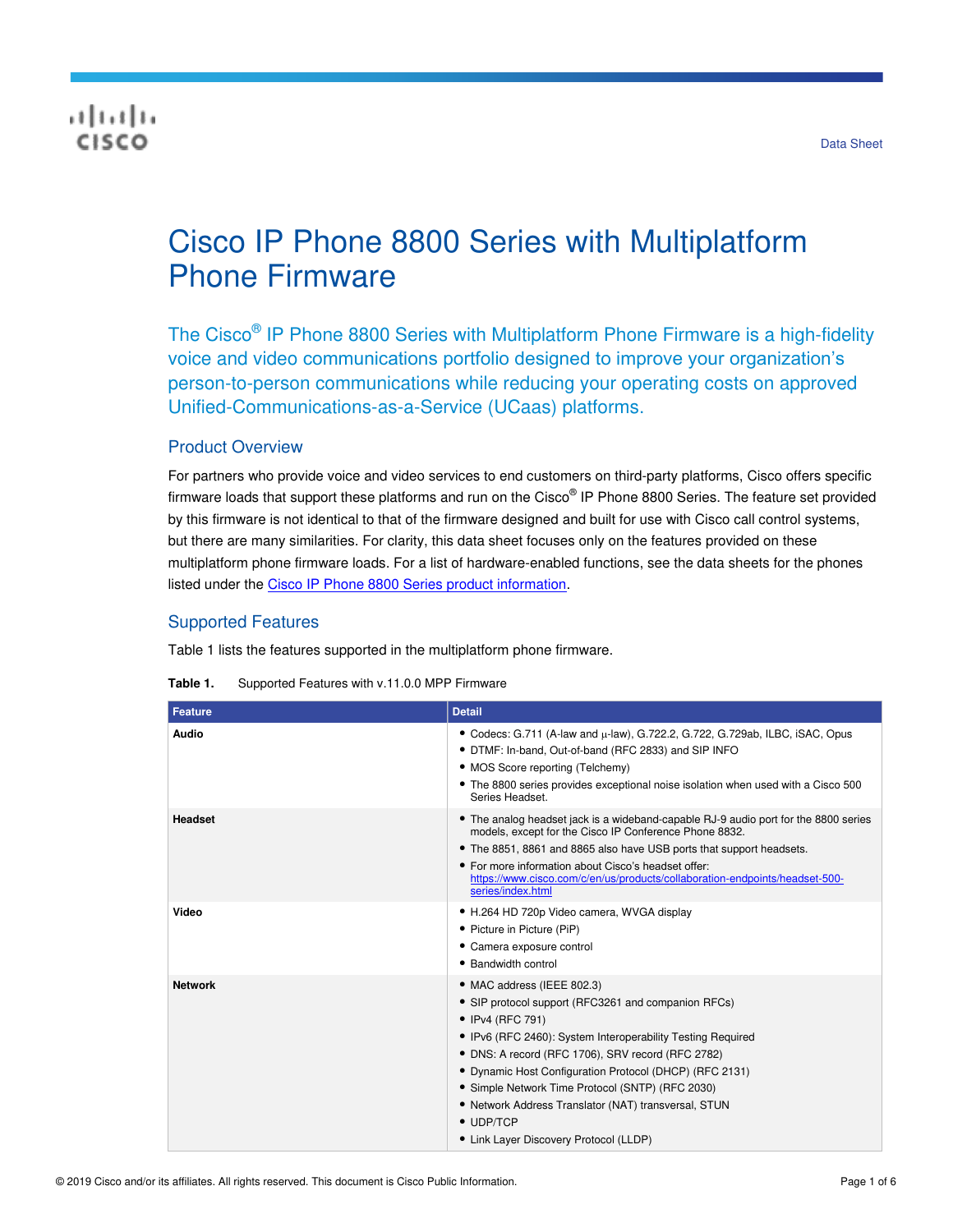| <b>Feature</b>                  | <b>Detail</b>                                                                                                                                                                                         |
|---------------------------------|-------------------------------------------------------------------------------------------------------------------------------------------------------------------------------------------------------|
|                                 | • Cisco Discovery Protocol (CDP)                                                                                                                                                                      |
|                                 | • TR.69 Provisioning: System Interoperability Testing Required                                                                                                                                        |
| <b>Security</b>                 | • 802.1x authentication                                                                                                                                                                               |
|                                 | • Media encryption via SRTP                                                                                                                                                                           |
|                                 | • Transport Layer Security (TLS)                                                                                                                                                                      |
|                                 | • Encrypted configuration files                                                                                                                                                                       |
|                                 | • Digest authentication                                                                                                                                                                               |
|                                 | • Password Login                                                                                                                                                                                      |
|                                 | • HTTPs secure provisioning                                                                                                                                                                           |
|                                 | • Mandatory/Optional Secure Call                                                                                                                                                                      |
| <b>Applications</b>             | • Cisco XML Services Interface (XSI)                                                                                                                                                                  |
|                                 | • UC-One Presence                                                                                                                                                                                     |
| Call control and audio features | $\bullet$ Busy Lamp Field (BLF) <sup>1</sup>                                                                                                                                                          |
|                                 | • Call back on busy                                                                                                                                                                                   |
|                                 | · Call blocking - anonymous and selective                                                                                                                                                             |
|                                 | • Call conferencing - hosted (N-party) <sup>1</sup>                                                                                                                                                   |
|                                 | • Call conferencing - local 3-way                                                                                                                                                                     |
|                                 | • Call forwarding - unconditional, no answer, on busy                                                                                                                                                 |
|                                 | • Call hold                                                                                                                                                                                           |
|                                 | • Call pickup - selective and group <sup>1</sup>                                                                                                                                                      |
|                                 | • Call park and unpark <sup>1</sup>                                                                                                                                                                   |
|                                 | • Call transfer - attended or blind                                                                                                                                                                   |
|                                 | • Call waiting<br>• Caller ID name and number and outbound caller ID blocking                                                                                                                         |
|                                 | • Caller ID mapping for incoming calls                                                                                                                                                                |
|                                 | • Configurable dial/numbering plan support with inter-digit timers - per line                                                                                                                         |
|                                 | • Configurable supplementary services soft keys                                                                                                                                                       |
|                                 | · Distinctive ringing based on calling and called number                                                                                                                                              |
|                                 | • Do not disturb                                                                                                                                                                                      |
|                                 | • Extension mobility/hot-desking <sup>1</sup>                                                                                                                                                         |
|                                 | $\bullet$ Group paging                                                                                                                                                                                |
|                                 | $\bullet$ Hoteling <sup>1</sup>                                                                                                                                                                       |
|                                 | $\bullet$ Intercom <sup>1</sup>                                                                                                                                                                       |
|                                 | • Individual volume setting per audio path (headset/handset/speaker)                                                                                                                                  |
|                                 | • Multicast paging                                                                                                                                                                                    |
|                                 | • Music on hold <sup>1</sup>                                                                                                                                                                          |
|                                 | • Outbound caller ID blocking                                                                                                                                                                         |
|                                 | • Programmable Line Keys (PLKs): Other than the primary line assignment on the first<br>line key, the other keys may be configured as user-customizable, or system<br>administrator-customizable PLKs |
|                                 | • Visual Voice Message Waiting Indicator (VMWI)                                                                                                                                                       |
|                                 | • Shared/bridge line appearance <sup>1</sup>                                                                                                                                                          |
|                                 | • Supplementary services feature activation codes                                                                                                                                                     |
| <b>Directory</b>                | • Local phonebook                                                                                                                                                                                     |
|                                 | • XML/LDAP remote directory                                                                                                                                                                           |
|                                 | • Broadsoft Directory                                                                                                                                                                                 |
|                                 | • Intelligent search                                                                                                                                                                                  |
|                                 | • Call History                                                                                                                                                                                        |
|                                 | • Reverse address lookup in all directories                                                                                                                                                           |
|                                 | • Intelligent Proximity (mobile device contacts synchronization)                                                                                                                                      |
| Management                      | • Configuration: Browser/Phone/Auto-provision                                                                                                                                                         |
|                                 | • Auto provision via TFTP/HTTP/HTTPs for mass deployment                                                                                                                                              |
|                                 | • Encrypted HTTP data in plain HTTP transmissions                                                                                                                                                     |

<sup>1</sup> Feature requires support by SIP client management server.

<span id="page-1-0"></span>l.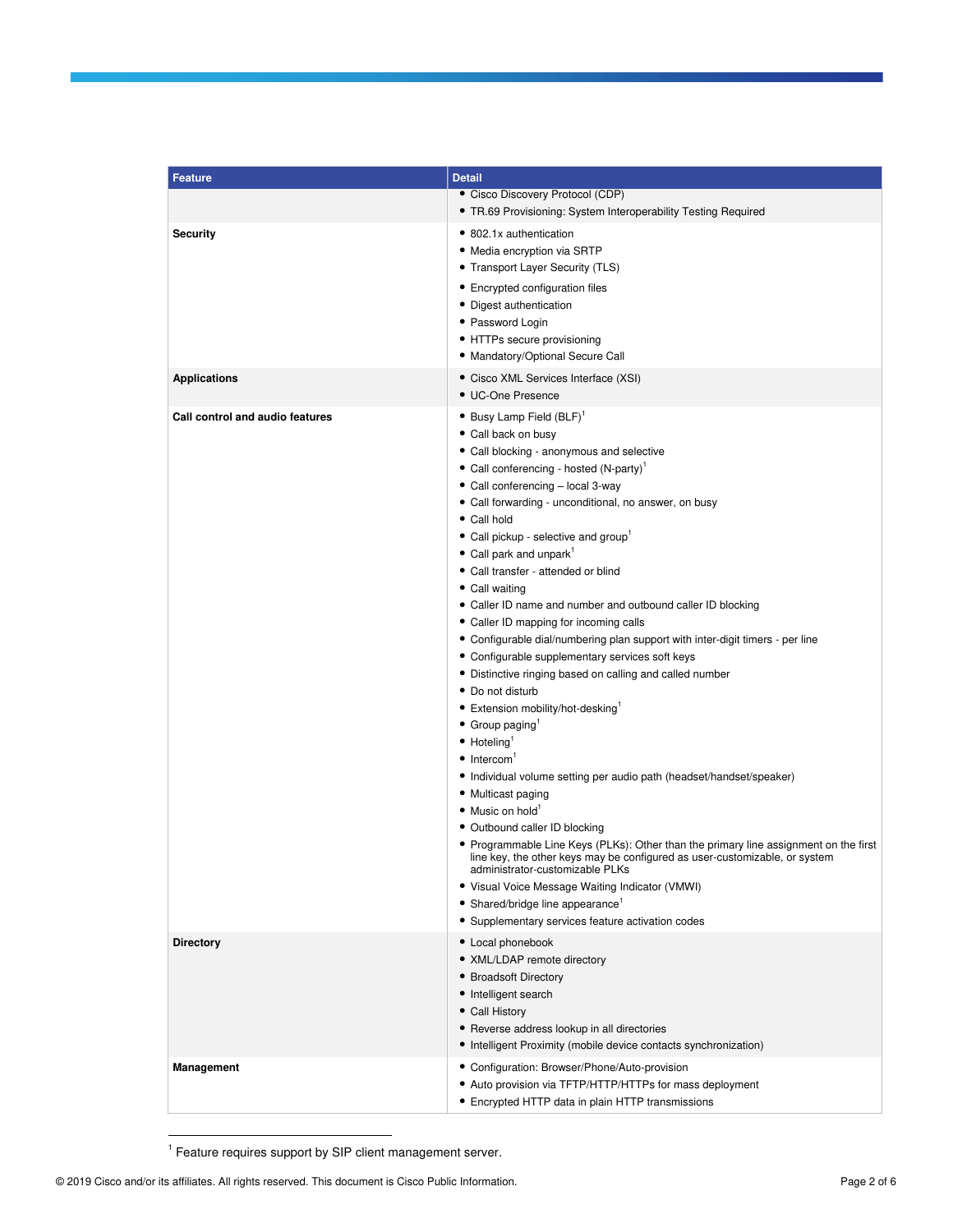| <b>Feature</b> | <b>Detail</b>                                                    |
|----------------|------------------------------------------------------------------|
|                | • Packet Capture, Problem Reporting Tool (PRT) and upload of PRT |
|                | • Remote generation and upload of PRT data                       |
|                | • Configuration report to provisioning server                    |

## Platform Support

Table 2 lists the platforms supported by the multiplatform phone firmware.

| Table 2. | <b>Supported Platforms</b> |
|----------|----------------------------|
|----------|----------------------------|

| <b>Platforms Supported</b>  | <b>Certifications</b>                                                       |
|-----------------------------|-----------------------------------------------------------------------------|
| <b>Asterisk</b>             | Interoperability Tested - Release $(1.8+)$                                  |
| <b>Broadcloud</b>           | Interoperability Tested and Certified                                       |
| <b>Broadsoft Broadworks</b> | Interoperability Tested and Certified - Releases 19sp1, 20sp1, 21sp1, 22sp1 |
| Centile                     | Interoperability Tested and Certified - Release Istra SP 9.2                |
| <b>Metaswitch</b>           | Interoperability Tested and Certified - Release 9.3                         |

## **Licensing**

All Cisco IP Phone 8800 Series are covered by the Cisco End User License Agreement at https://www.cisco.com/c/en/us/about/legal/cloud-and-software/end\_user\_license\_agreement.html

Or use the shortcut[: https://www.cisco.com/go/eula.](https://www.cisco.com/go/eula)

#### Product Specifications

Table 3 lists the specifications for the multiplatform phone firmware. For more hardware specifications, see the Cisco IP Phone 8800 Series data sheets[: https://www.cisco.com/c/en/us/products/collaboration-endpoints/unified](https://www.cisco.com/c/en/us/products/collaboration-endpoints/unified-ip-phone-8800-series/datasheet-listing.html)[ip-phone-8800-series/datasheet-listing.html](https://www.cisco.com/c/en/us/products/collaboration-endpoints/unified-ip-phone-8800-series/datasheet-listing.html)

| Table 3. | Specifications |
|----------|----------------|
|----------|----------------|

| <b>Feature</b>          | <b>Details</b>                                                                                                                                                                                                                                                      |
|-------------------------|---------------------------------------------------------------------------------------------------------------------------------------------------------------------------------------------------------------------------------------------------------------------|
| <b>Protocol support</b> | SIP: all models                                                                                                                                                                                                                                                     |
| Full DN lines supported | 8811: 10 lines (SIP registrations)<br>8832: 1 line (SIP registration)<br>8841: 10 lines (SIP registrations)<br>8845: 10 lines (SIP registrations)<br>8851: 10 lines (SIP registrations)<br>8861: 10 lines (SIP registrations)<br>8865: 10 lines (SIP registrations) |
| Language support        | • Bulgarian<br>• Catalan<br>• Chinese (Simplified)<br>• Chinese (Traditional, Hong Kong)<br>• Croatian<br>$\bullet$ Czech<br>• Danish<br>• Dutch<br>• English (American)<br>• English (United Kingdom)<br>• Finnish<br>• French (France)<br>• German                |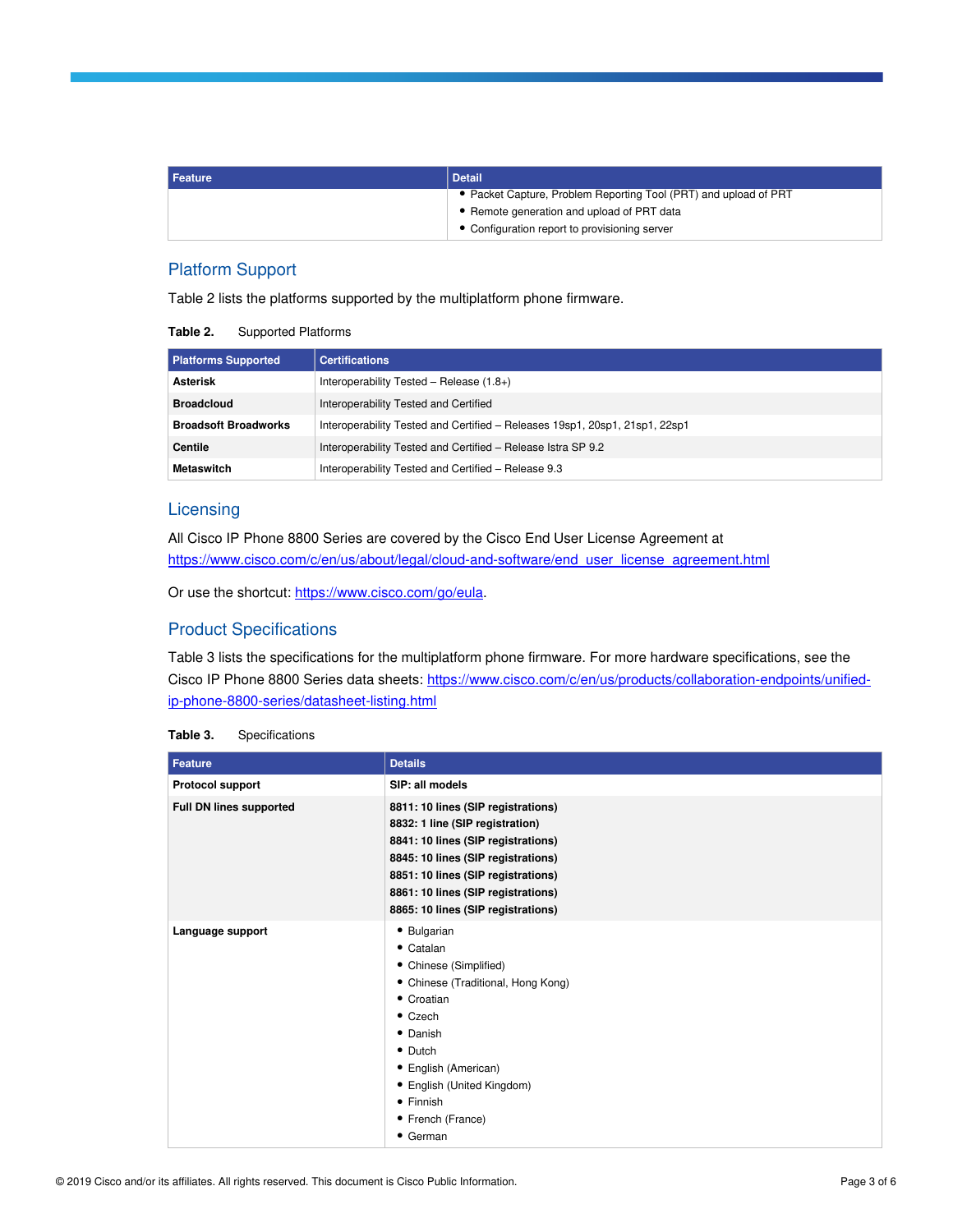| <b>Feature</b> | <b>Details</b>          |
|----------------|-------------------------|
|                | • Hungarian             |
|                | • Italian               |
|                | • Japanese              |
|                | • Korean                |
|                | • Norwegian             |
|                | • Polish                |
|                | • Portuguese (Portugal) |
|                | · Spanish (Spain)       |
|                | • Slovak                |
|                | • Swedish               |
|                | • Slovenian             |
|                | • Turkish               |

## Ordering Information

Table 4 provides information for ordering the 8800 Series phones with the multiplatform phone firmware.

| Part#                                                                                                                                       | <b>Product Description</b>                                                                                                                                                                                                                                                                                                                                                                                          |  |
|---------------------------------------------------------------------------------------------------------------------------------------------|---------------------------------------------------------------------------------------------------------------------------------------------------------------------------------------------------------------------------------------------------------------------------------------------------------------------------------------------------------------------------------------------------------------------|--|
| CP-8811-3PCC-K9=                                                                                                                            | Cisco IP Phone 8811 shipped with multiplatform phone firmware                                                                                                                                                                                                                                                                                                                                                       |  |
| CP-8832-3PCC-K9=                                                                                                                            | Cisco IP Conference Phone 8832 shipped with multiplatform phone firmware<br>See Tables 6 and 7 for a full list of international SKUs and accessories.                                                                                                                                                                                                                                                               |  |
| CP-8841-3PCC-K9=                                                                                                                            | Cisco IP Phone 8841 shipped with multiplatform phone firmware                                                                                                                                                                                                                                                                                                                                                       |  |
| CP-8845-3PCC-K9=                                                                                                                            | Cisco IP Video Phone 8845 shipped with multiplatform phone firmware                                                                                                                                                                                                                                                                                                                                                 |  |
| CP-8851-3PCC-K9=                                                                                                                            | Cisco IP Phone 8851 shipped with multiplatform phone firmware                                                                                                                                                                                                                                                                                                                                                       |  |
| CP-8861-3PCC-K9=                                                                                                                            | Cisco IP Phone 8861 shipped with multiplatform phone firmware                                                                                                                                                                                                                                                                                                                                                       |  |
| CP-8865-3PCC-K9=                                                                                                                            | Cisco IP Video Phone 8865 shipped with multiplatform phone firmware                                                                                                                                                                                                                                                                                                                                                 |  |
| CP-BEKEM-3PCC=                                                                                                                              | Cisco IP Key Expansion Module for multiplatform phones                                                                                                                                                                                                                                                                                                                                                              |  |
| Part Numbers for Remote Configuration:<br>Notes:                                                                                            |                                                                                                                                                                                                                                                                                                                                                                                                                     |  |
| RC function.                                                                                                                                | • Available via drop ship orders only. These part numbers are not available from Tier-2 distribution warehouse stocking inventory.<br>• All of the 8800 MPP product ID's support Remote Configuration (RC). It is no longer necessary to order specific "RC" SKUs to use the<br>• RC SKUs are not available, and not necessary for the 8845 and 8865. These phones ship with the RC capability with the other SKUs. |  |
| CP-8811-3PC-RC-K9=                                                                                                                          | Do not buy, order CP-8811-3PCC-K9= instead.                                                                                                                                                                                                                                                                                                                                                                         |  |
| CP-8841-3PC-RC-K9=                                                                                                                          | Do not buy, order CP-8841-3PCC-K9= instead.                                                                                                                                                                                                                                                                                                                                                                         |  |
| CP-8851-3PC-RC-K9=                                                                                                                          | Do not buy, order CP-8851-3PCC-K9= instead.                                                                                                                                                                                                                                                                                                                                                                         |  |
| CP-8861-3PC-RC-K9=                                                                                                                          | Do not buy, order CP-8861-3PCC-K9= instead.                                                                                                                                                                                                                                                                                                                                                                         |  |
| Part Numbers for gift boxes that contain the phone along with the Power Cube and Cord:<br>Notes:<br>• Available in the USA and Canada only. |                                                                                                                                                                                                                                                                                                                                                                                                                     |  |

| Table 4. | Ordering Information |
|----------|----------------------|
|          |                      |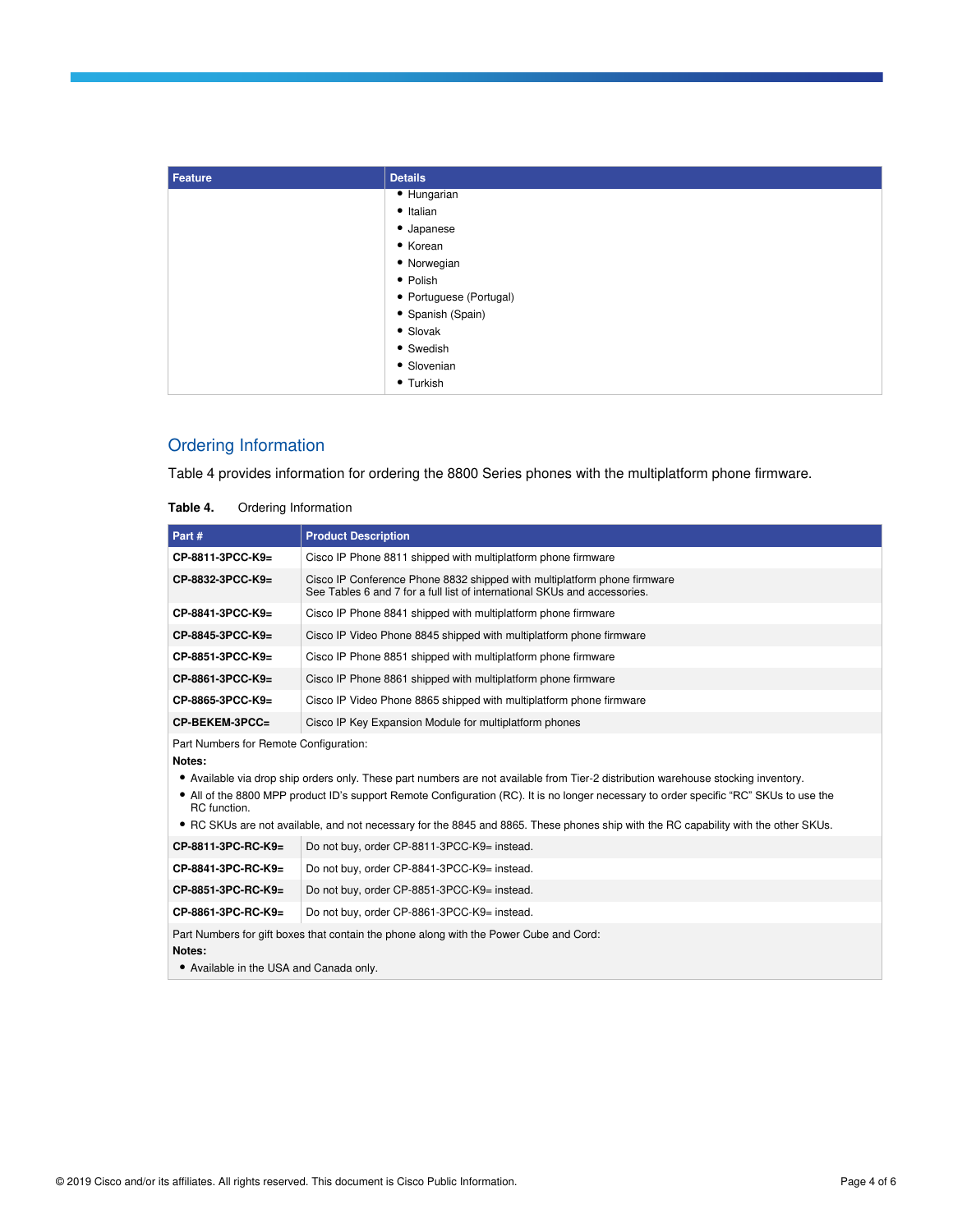| Part#                | <b>Product Description</b>                                                                                                                                     |
|----------------------|----------------------------------------------------------------------------------------------------------------------------------------------------------------|
| CP-8811-3PW-NA-K9=   | Cisco IP Phone 8811 shipped with multiplatform phone firmware, and with a power cube and a power cord for<br>North America                                     |
| $CP-8841-3PW-NA-K9=$ | Cisco IP Phone 8841 shipped with multiplatform phone firmware, and with a power cube and a power cord for<br>North America                                     |
| CP-8845-3PW-NA-K9=   | Cisco IP Video Phone 8845 shipped with multiplatform phone firmware, and with a power cube and a power cord for<br>North America (Available after August 2018) |
| $CP-8851-3PW-NA-K9=$ | Cisco IP Phone 8851 shipped with multiplatform phone firmware, and with a power cube and a power cord for<br>North America                                     |
| CP-8861-3PW-NA-K9=   | Cisco IP Phone 8861 shipped with multiplatform phone firmware, and with a power cube and a power cord for<br>North America                                     |
| CP-8865-3PW-NA-K9=   | Cisco IP Video Phone 8865 shipped with multiplatform phone firmware, and a power cube and a power cord for<br>North America (Available after August 2018)      |

| Table 5. |  | Cisco IP Phone 8832 Series with Multiplatform Phone Firmware SKUs |  |
|----------|--|-------------------------------------------------------------------|--|
|          |  |                                                                   |  |

| <b>Part Number</b> | <b>Description</b>                                           |
|--------------------|--------------------------------------------------------------|
| CP-8832-3PC-EU-K9  | Cisco 8832 for Europe, Australia, charcoal, with accessories |
| CP-8832-3PC-EU-K9= | Cisco 8832 for Europe, Australia, charcoal, spare            |
| CP-8832-3PC-J-K9   | Cisco 8832 for Japan, charcoal, with accessories             |
| CP-8832-3PC-J-K9=  | Cisco 8832 for Japan, charcoal, spare                        |
| CP-8832-3PC-LA-K9  | Cisco 8832 for Latin America, charcoal, with accessories     |
| CP-8832-3PC-LA-K9= | Cisco 8832 for Latin America, charcoal, spare                |
| CP-8832-3PC-NR-K9  | Cisco 8832 for worldwide, charcoal, with accessories         |
| CP-8832-3PC-NR-K9= | Cisco 8832 for worldwide, charcoal, spare                    |
| CP-8832-3PCC-K9    | Cisco 8832 for North America, charcoal, with accessories     |
| CP-8832-3PCC-K9++  | Cisco 8832 for TAA, charcoal, with accessories               |
| CP-8832-3PCC-K9++= | Cisco 8832 for TAA, charcoal, spare                          |
| CP-8832-3PCC-K9=   | Cisco 8832 for North America, charcoal, spare                |
| CP-8832-3PNR-K9++  | Cisco 8832 for TAA, no radio, charcoal, with accessories     |

**Table 6.** Cisco IP Phone 8832 Series with Multiplatform Phone Firmware Accessories SKUs

| <b>Part Number</b>    | <b>Description</b>                                       |
|-----------------------|----------------------------------------------------------|
| CP-8832-DC-EU=        | 8832 Daisy Chain Kit for Europe                          |
| $CP-8832-DC=$         | 8832 Daisy Chain Kit for North America                   |
| CP-8832-ETH-WW=       | Cisco 8832 non-PoE Ethernet Injector Spare for Worldwide |
| $CP-8832-ETH =$       | Cisco 8832 non-PoE Ethernet Accessories Spare            |
| CP-8832-INJ=          | Cisco 8832 Ethernet deployment accessories for N America |
| $CP-8832-MIC-WIRED=$  | Cisco 8832 Wired Microphones Kit for Worldwide           |
| $CP-8832-MIC-WLS=$    | Cisco 8832 Wireless Microphones Kit for North America    |
| CP-8832-POE=          | Cisco 8832 PoE (Power over Ethernet) Accessories Spare   |
| <b>CP-8832-PWR</b>    | Cisco 8832 Power Adapter Kit for North America           |
| <b>CP-8832-PWR-WW</b> | Cisco 8832 Power Adapter Body for Worldwide              |

## Warranty Information

The Cisco IP Phone 8800 Series is covered by the Cisco one-year limited hardware warranty: <https://www.cisco.com/c/en/us/products/warranty-listing.html>

Or use the shortcut[: https://www.cisco.com/go/warranty.](http://www.cisco.com/go/warranty)